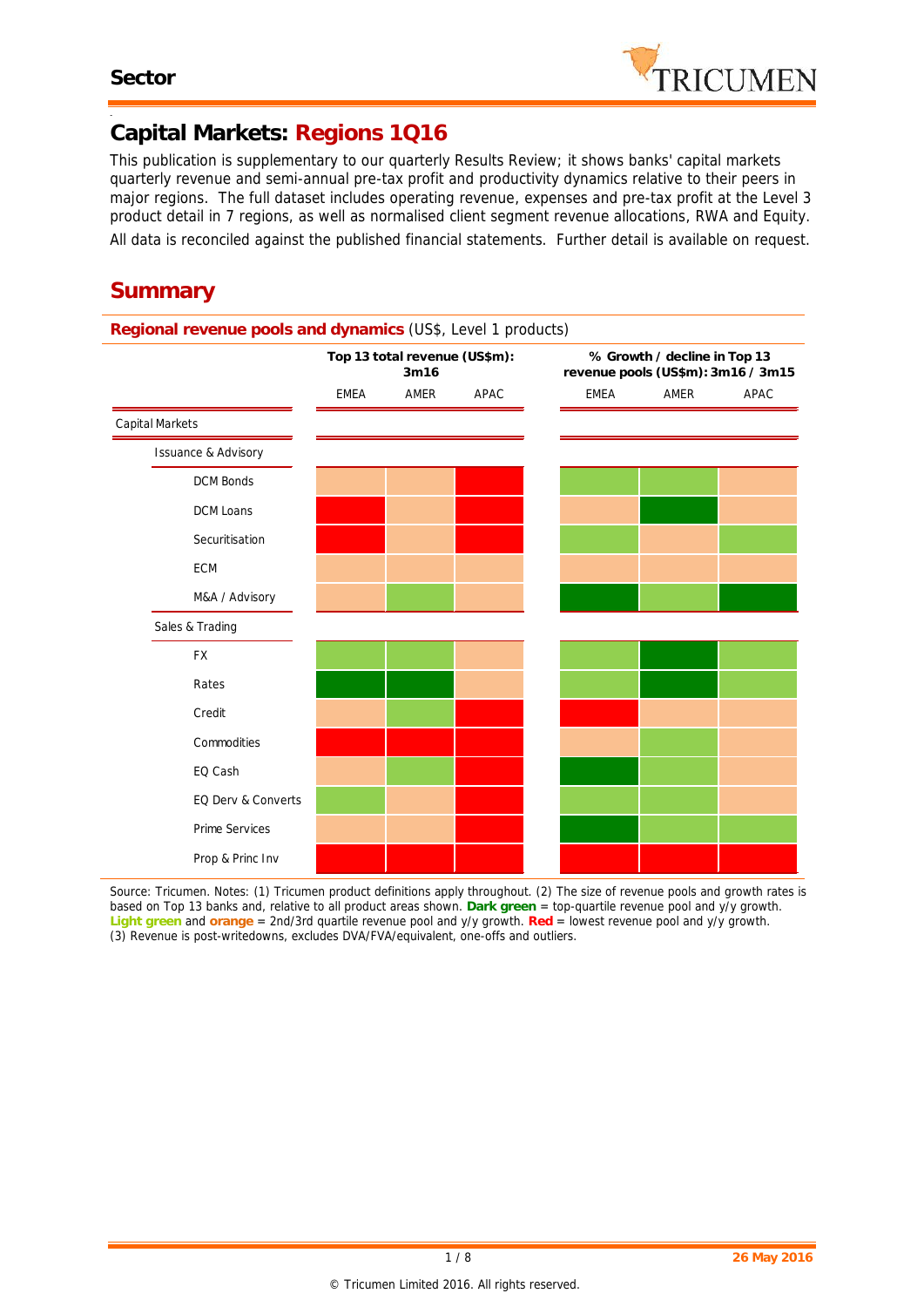

# **EMEA**

**% change share of peer group operating revenue** (US\$, 1Q16/1Q15)







*Source: Tricumen. Notes: (1) Tricumen product definitions throughout. (2) Revenue is post-writedowns, excludes DVA/FVA/equivalent, one-offs, dedicated proprietary trading and principal revenue. (3) Outliers are excluded.*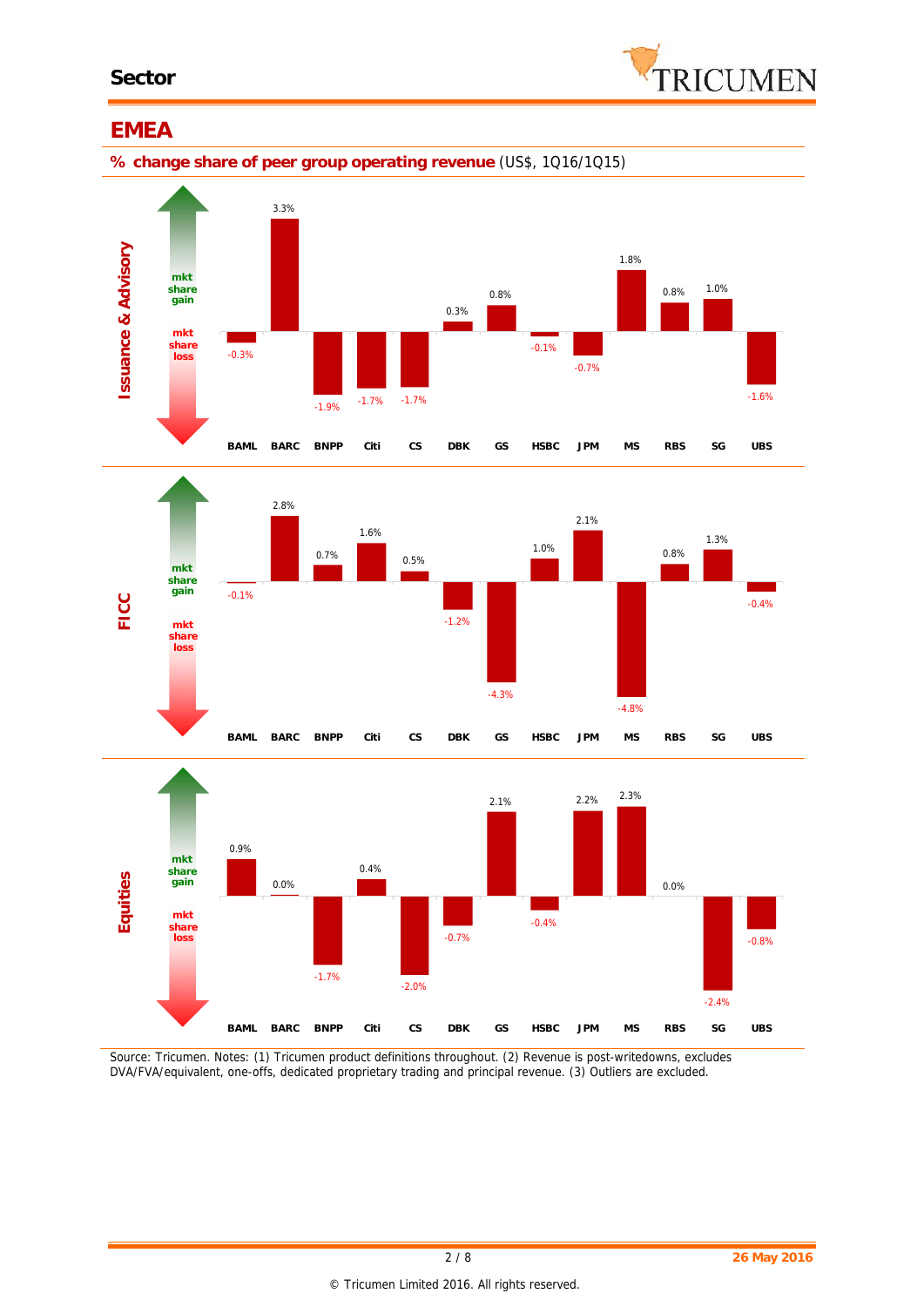

# **EMEA** (cont.)

| ~                              |             |               |             |               |           |            |               |             |               |           |            |               |            |        |                    |
|--------------------------------|-------------|---------------|-------------|---------------|-----------|------------|---------------|-------------|---------------|-----------|------------|---------------|------------|--------|--------------------|
|                                | <b>BAML</b> | <b>BARC</b>   | <b>BNPP</b> | Citi          | <b>CS</b> | <b>DBK</b> | GS            | <b>HSBC</b> | <b>JPM</b>    | <b>MS</b> | <b>RBS</b> | SG            | <b>UBS</b> |        | Top 25% Bottom 25% |
| Capital Markets                | ⇨           | ⇧             | ⇩           | ⇨             | ⇩         | ⇩          | ⇩             | ⇨           | ⇑             | ⇩         | ⇨          | ⇧             | ⇩          | $-18%$ | $-35%$             |
| <b>Issuance &amp; Advisory</b> | ⇩           | ⇧             | ⇩           | ⇩             | ⇩         | ⇨          | ⇨             | ⇨           | ⇩             | 슙         | 슙          | ⇨             | ⇩          | $-5%$  | $-35%$             |
| <b>DCM Bonds</b>               | ⇧           | $\Rightarrow$ | N/M         | ⇩             | ⇩         | ⇨          | $\Rightarrow$ | ⇩           | ⇩             | ⇩         | ⇧          | ⇨             | ⇧          | 9%     | $-46%$             |
| DCM Loans                      | ⇩           | ⇨             | ⇩           | ⇨             | ⇩         | Д          | ⇩             | ⇨           | ⇩             | 合         | 合          | ⇧             | ⇨          | 13%    | $-57%$             |
| Securitisation                 | ⇩           | ⇨             | 仐           | ⇑             | ⇩         | ⇨          | ⇩             | ⇩           | ⇩             | ⇨         | ⇩          | ⇨             | ⇑          | 16%    | $-14%$             |
| ECM                            | ⇩           | ⇑             | 仐           | ⇩             | ⇩         | ⇩          | ⇩             | N/M         | ⇨             | ⇨         | N/M        | ⇑             | ⇨          | $-35%$ | $-67%$             |
| M&A / Advisory                 | ⇨           | ⇧             | ⇩           | ⇩             | ⇩         | ⇨          | ⇑             | N/M         | ⇧             | ⇨         | N/M        | ⇩             | ⇩          | 52%    | $-28%$             |
| Sales & Trading                | ⇨           | ⇧             | ⇩           | $\Rightarrow$ | ⇩         | ⇩          | ⇩             | ⇨           | ⇧             | ⇩         | ⇨          | 슙             | ⇩          | $-23%$ | $-34%$             |
| <b>FX</b>                      | ⇩           | ⇧             | ⇩           | ⇩             | 合         | ⇨          | ⇨             | ⇨           | ⇩             | ⇩         | ⇧          | $\Rightarrow$ | ⇩          | $-19%$ | $-41%$             |
| Rates                          | ⇨           | $\Rightarrow$ | ⇩           | ⇑             | N/M       | ⇩          | ⇩             | ⇨           | ⇧             | ⇩         | ⇩          | ⇧             | ⇩          | $-14%$ | $-33%$             |
| Credit                         | ⇨           | ⇧             | ⇧           | ⇨             | ⇩         | ⇨          | ⇩             | ⇩           | ⇧             | 合         | ⇩          | ⇩             | ⇩          | $-39%$ | $-69%$             |
| Commodities                    | ⇨           | ⇩             | ⇩           | ⇨             | ⇩         | ⇩          | ⇩             | ⇧           | $\Rightarrow$ | N/M       | N/M        | ⇧             | ⇧          | $-18%$ | $-62%$             |
| EQ Cash                        | ⇧           | ⇨             | ⇧           | ⇩             | ⇩         | ⇩          | ⇨             | ⇩           | ⇧             | ⇨         | N/M        | ⇩             | ⇩          | 37%    | $-7%$              |
| EQ Derv & Converts             | ⇨           | ⇨             | ⇩           | ⇨             | ⇩         | ⇩          | 合             | ⇩           | ⇧             | ⇧         | N/M        | ⇩             | ⇩          | $-4%$  | $-39%$             |
| Prime Services                 | 合           | ⇩             | ⇩           | ⇩             | ⇩         | ⇧          | $\Rightarrow$ | ⇨           | ⇧             | ⇩         | N/M        | ⇨             | ⇩          | 16%    | $-12%$             |
| Prop & Princ Inv               | N/M         | N/M           | ⇩           | N/M           | ⇨         | ⇩          | N/M           | ⇑           | ⇨             | N/M       | N/M        | N/M           | N/M        | $-5%$  | $-45%$             |

#### **Operating revenue dynamics** (US\$, Level 1 products, 1Q16/1Q15)

*Source: Tricumen. Notes: (1) Tricumen product definitions apply throughout. (2) Arrows show % change in revenue vs peers. Up-/down-arrows: top-/bottom-quartile. (3) Revenue is post-writedowns, excludes DVA/FVA/equivalent, one-offs and outliers.*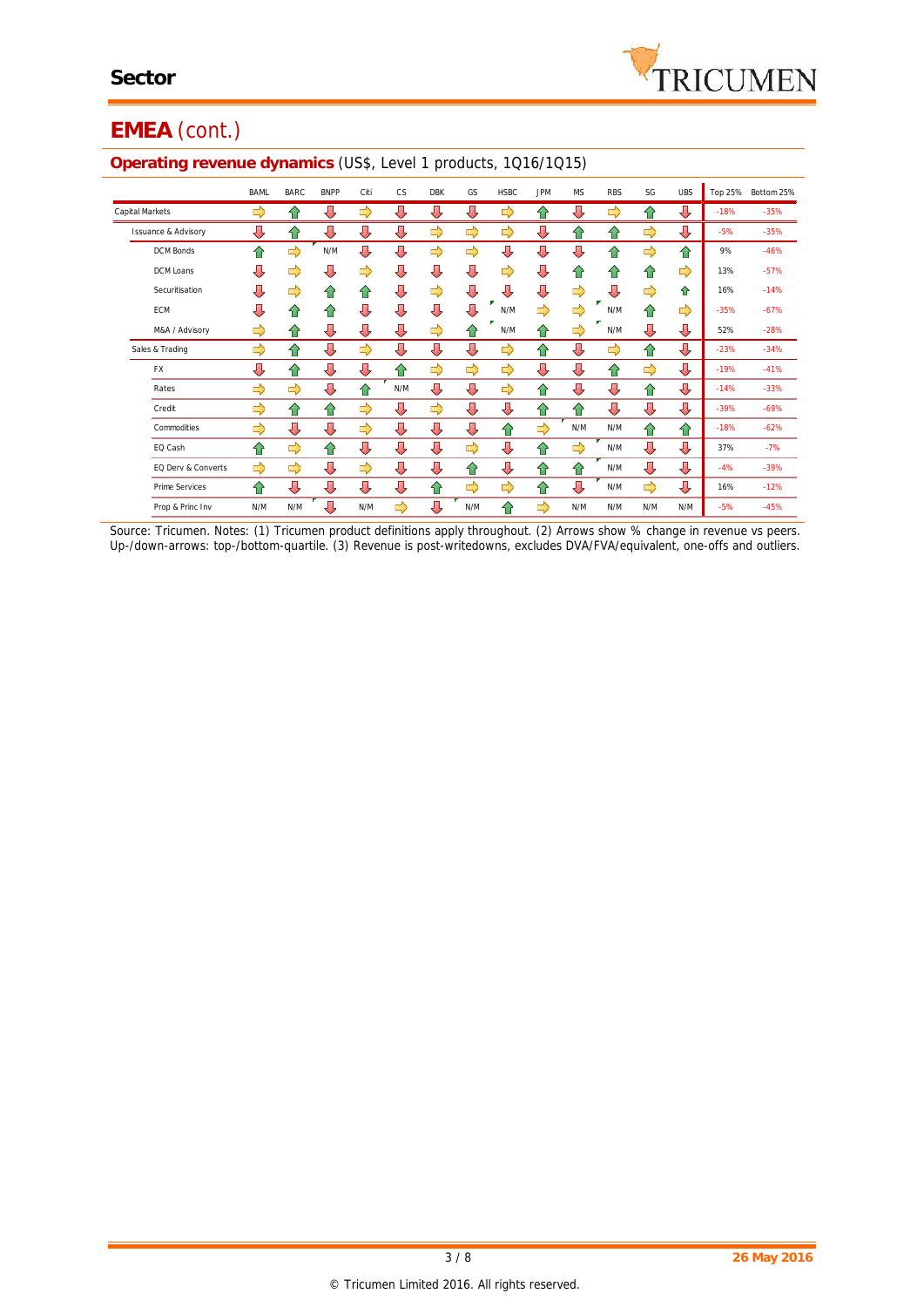

#### **Americas**









*Source: Tricumen. Notes: (1) Tricumen product definitions throughout. (2) Revenue is post-writedowns, excludes DVA/FVA/equivalent, one-offs, dedicated proprietary trading and principal revenue. (3) Outliers are excluded.*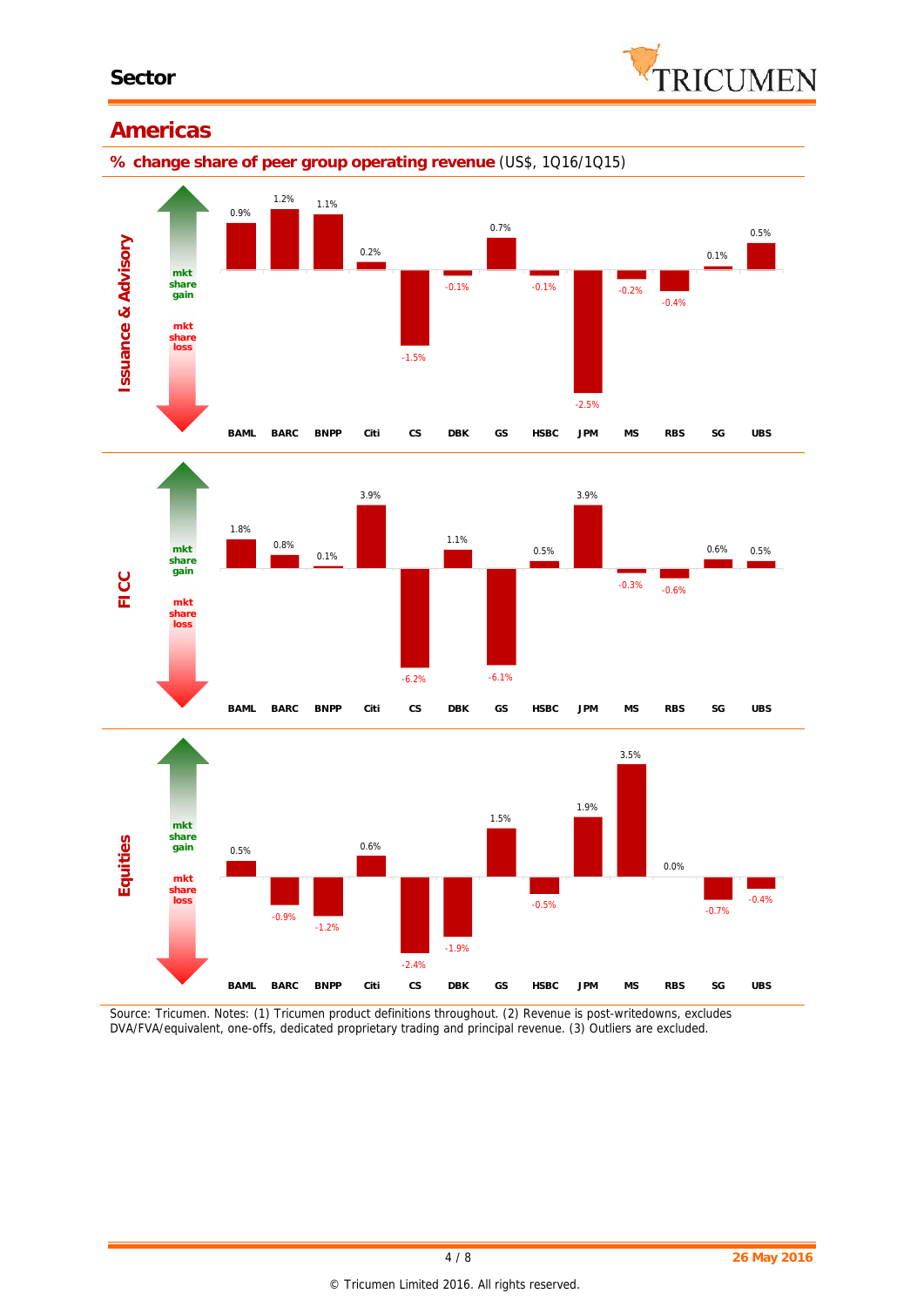

# **Americas** (cont.)

|                                | <b>BAML</b>   | <b>BARC</b> | <b>BNPP</b> | Citi | <b>CS</b> | <b>DBK</b> | GS | <b>HSBC</b> | <b>JPM</b> | <b>MS</b> | <b>RBS</b> | SG  | <b>UBS</b> | Top 25% | Bottom 25% |
|--------------------------------|---------------|-------------|-------------|------|-----------|------------|----|-------------|------------|-----------|------------|-----|------------|---------|------------|
| Capital Markets                | 슈             | ⇩           | ⇨           | 仐    | ⇩         | ⇨          | ⇩  | ⊕           | ⇨          | ⇩         | ⇩          | 仐   | ⇨          | $-12%$  | $-15%$     |
| <b>Issuance &amp; Advisory</b> | $\Rightarrow$ | ⇨           | 슈           | ⇨    | ⊕         | ⊕          | ⇨  | ⇩           | ⇩          | ⇩         | ⇩          | N/M | ⇑          | $-15%$  | $-35%$     |
| <b>DCM Bonds</b>               | ⇩             | ⇨           | 슈           | ⇨    | ⇨         | ⇩          | 合  | ⊕           | ⇩          | ⊕         | ⊕          | ⇨   | ⇧          | 3%      | $-33%$     |
| DCM Loans                      | 슈             | ⇨           | ⇑           | ⇨    | ⇨         | ⇩          | ⇑  | ⇩           | ⇨          | ⇩         | ⊕          | ⇩   | ⇩          | 36%     | $-47%$     |
| Securitisation                 | ⇨             | ⇑           | J           | 슈    | ⊕         | ⇨          | 介  | Д           | ⇩          | ⊕         | N/M        | ⊕   | ⇨          | $-24%$  | $-59%$     |
| ECM                            | $\Rightarrow$ | ⇑           | N/M         | ⇩    | ⇨         | ⇩          | ⇩  | N/M         | ⇨          | ⇩         | N/M        | N/M | ⇧          | $-28%$  | $-54%$     |
| M&A / Advisory                 | ⇩             | ⇩           | N/M         | ⇩    | ⇑         | ⇑          | ⊕  | N/M         | 11         | ⇨         | N/M        | N/M | ⇨          | $-2%$   | $-33%$     |
| Sales & Trading                | 슈             | ⇩           | ⊕           | 仐    | ⊕         | ⇨          | ⊕  | ⇨           | ⇑          | ⇨         | ⇩          | ⇩   | ⇨          | $-8%$   | $-29%$     |
| <b>FX</b>                      | ⇩             | ⇩           | ⊕           | ⇨    | ⇨         | ⇨          | ⇩  | ⊕           | ⇨          | ⇧         | ⇧          | ⇧   | ⇩          | 16%     | $-14%$     |
| Rates                          | ⇨             | ⇩           | ⇨           | ⇩    | ⇑         | ⇩          | ⇩  | ⇑           | ⇨          | ⇨         | ⇩          | ⇩   | ⇧          | 29%     | $-10%$     |
| Credit                         | Д             | ⇧           | ⇨           | ⇨    | N/M       | ⇑          | ⊕  | ⊕           | ⇨          | ⇩         | ⇩          | N/M | 슈          | $-7%$   | $-59%$     |
| Commodities                    | Д             | J,          | ⇑           | ⇨    | N/M       | ⇑          | ⇨  | ⊕           | ⇨          | ⊕         | N/M        | N/M | N/M        | 16%     | $-21%$     |
| EQ Cash                        | $\Rightarrow$ | ⇩           | ⇑           | ⇨    | ⊕         | ⇩          | ⊕  | ⊕           | 仐          | 合         | N/M        | N/M | ⇨          | $-7%$   | $-26%$     |
| EQ Derv & Converts             | ⇨             | ⇩           | ⊕           | ⇨    | ⇩         | ⇩          | 仐  | ⊕           | ⇧          | ⇑         | N/M        | ⇩   | ⇨          | $-10%$  | $-39%$     |
| Prime Services                 | ⇨             | ⇩           | ⇑           | 仐    | ⊕         | ⇩          | 合  | ⊕           | ⇨          | ⇨         | N/M        | N/M | ⊕          | 7%      | $-15%$     |
| Prop & Princ Inv               | N/M           | N/M         | N/M         | N/M  | N/M       | N/M        | Д  | N/M         | ⇑          | ⇨         | N/M        | N/M | N/M        | $-55%$  | $-76%$     |

# **Operating revenue dynamics** (US\$, Level 1 products, 1Q16/1Q15)

*Source: Tricumen. Notes: (1) Tricumen product definitions apply throughout. (2) Arrows show % change in revenue vs peers. Up-/down-arrows: top-/bottom-quartile. (3) Revenue is post-writedowns, excludes DVA/FVA/equivalent, one-offs and outliers.*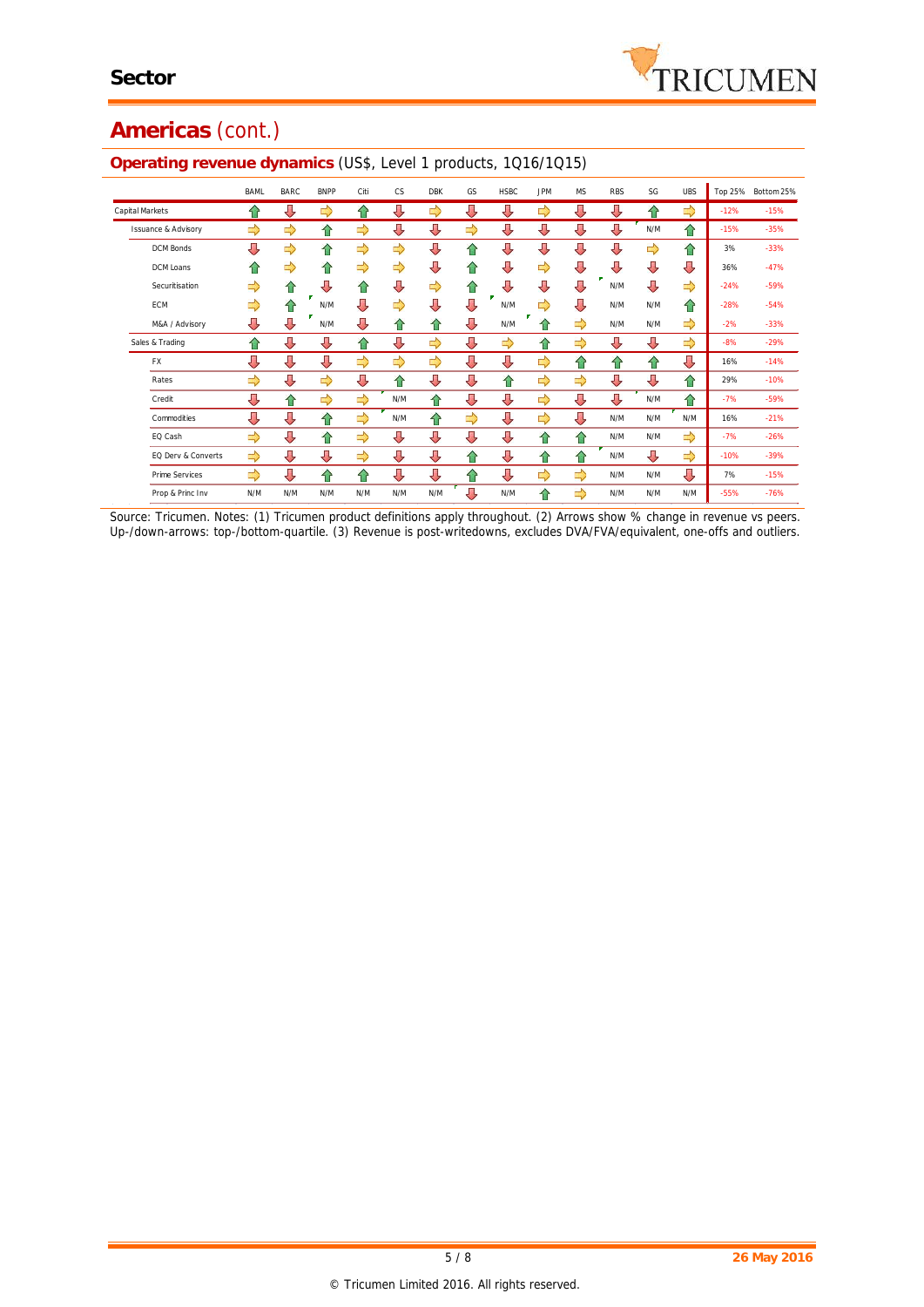

### **Asia Pacific**

**% change share of peer group operating revenue** (US\$, 1Q16/1Q15)







*Source: Tricumen. Notes: (1) Tricumen product definitions throughout. (2) Revenue is post-writedowns, excludes DVA/FVA/equivalent, one-offs, dedicated proprietary trading and principal revenue. (3) Outliers are excluded.*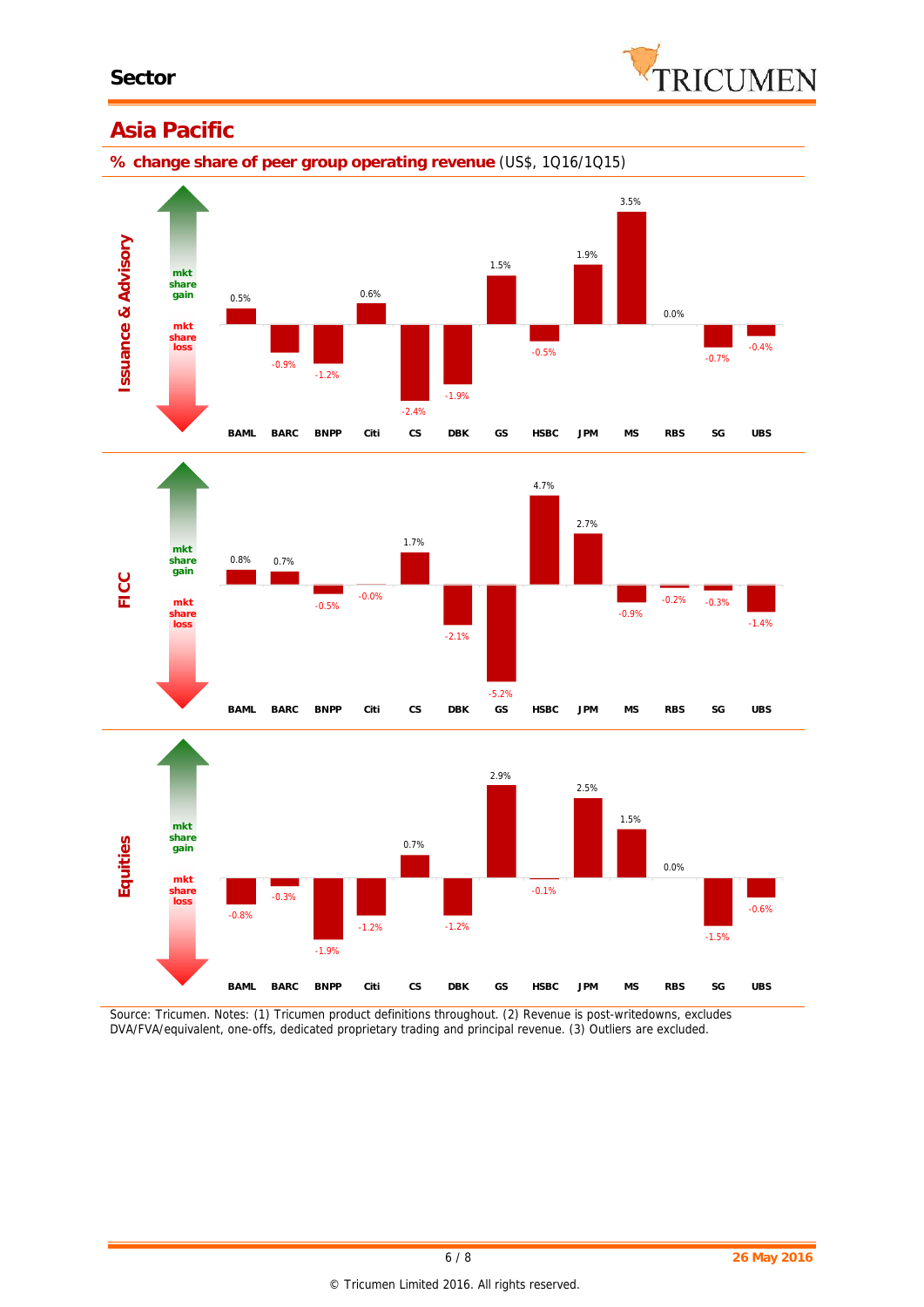

# **Asia Pacific** (cont.)

|                                | <b>BAML</b> | <b>BARC</b> | <b>BNPP</b>   | Citi | <b>CS</b> | <b>DBK</b> | GS | <b>HSBC</b> | <b>JPM</b> | <b>MS</b>     | <b>RBS</b> | SG  | <b>UBS</b> | Top 25% | Bottom 25% |
|--------------------------------|-------------|-------------|---------------|------|-----------|------------|----|-------------|------------|---------------|------------|-----|------------|---------|------------|
| <b>Capital Markets</b>         | ⇨           | ⇨           | ⊕             | ⇨    | ⇑         | ⇩          | ⇩  | 合           | ⇧          | ⇨             | ⇩          | ⇩   | ⇩          | $-16%$  | $-45%$     |
| <b>Issuance &amp; Advisory</b> | ⇨           | ⇩           | ⇩             | ⇨    | ⇑         | ⊕          | ⊕  | ⇑           | ⇨          | ⇑             | N/M        | ⇩   | ⇩          | $-8%$   | $-49%$     |
| <b>DCM Bonds</b>               | J           | 毋           | ⇩             | Д    | ⇨         | ⇩          | 仐  | ⊕           | ⇑          | ⇑             | N/M        | ⇨   | ⇨          | $-17%$  | $-51%$     |
| DCM Loans                      | N/M         | Д           | ⇨             | ⇨    | ⇑         | ⇩          | ⇩  | ⇑           | N/M        | N/M           | N/M        | N/M | N/M        | $-1%$   | $-65%$     |
| Securitisation                 | ⇩           | 合           | ⇨             | ⊕    | ⇑         | ⇨          | ⇩  | п<br>N/M    | ⇨          | ⇩             | N/M        | N/M | N/M        | $-45%$  | $-70%$     |
| ECM                            | ⇨           | ⇩           | Р<br>N/M      | ⇑    | ⇑         | ⇩          | ⇩  | N/M         | ⇨          | $\Rightarrow$ | N/M        | N/M | ⇩          | $-46%$  | $-77%$     |
| M&A / Advisory                 | ⇑           | ⇨           | N/M           | ⊕    | ⇑         | ⇩          | ⊕  | ⊕           | N/M        | N/M           | N/M        | N/M | ⇨          | 2%      | $-13%$     |
| Sales & Trading                | ⇨           | ⇨           | ⊕             | ⇨    | 슈         | ⇩          | ⇩  | 合           | ⇑          | ⇩             | ⇨          | ⇩   | ⊕          | $-21%$  | $-45%$     |
| <b>FX</b>                      | ⇨           | ⇩           | ⇩             | ⇧    | 슈         | ⇨          | ⇨  | ⇨           | ⇧          | ⇩             | ⇩          | ⇩   | ⇩          | $-5%$   | $-23%$     |
| Rates                          | ⇨           | ⇨           | ⇨             | ⇩    | 슈         | ⇩          | ⇩  | ⇧           | ⇧          | ⇨             | ⇩          | ⇩   | ⇩          | 1%      | $-38%$     |
| Credit                         | ⇨           | 合           | $\Rightarrow$ | ⊕    | 合         | ⇩          | ⇩  | ⇩           | ⇨          | ⇩             | N/M        | ⊕   | ⇧          | $-13%$  | $-53%$     |
| Commodities                    | ⇑           | N/M         | N/M           | ⇨    | ⇨         | ⇩          | ⊕  | ⇑           | ⇩          | ⇩             | N/M        | N/M | N/M        | $-16%$  | $-64%$     |
| EQ Cash                        | ⇩           | 合           | ⊕             | ⊕    | ⇩         | ⇩          | ⇧  | ⇨           | ⇨          | $\Rightarrow$ | N/M        | ⇧   | ⇩          | $-17%$  | $-37%$     |
| EQ Derv & Converts             | ⇨           | ⇩           | ⇩             | ⇨    | ⇑         | ⇩          | ⇨  | ⇩           | ⇧          | ⇑             | N/M        | ⇩   | ⇩          | $-31%$  | $-57%$     |
| Prime Services                 | 仐           | ⊕           | ⇩             | ⊕    | ⊕         | ⇩          | ⇩  | ⇨           | ⇑          | ⇨             | N/M        | ⇧   | ⇨          | 16%     | $-23%$     |
| Prop & Princ Inv               | N/M         | N/M         | N/M           | N/M  | N/M       | N/M        | ⊕  | ⇑           | N/M        | ⇨             | N/M        | N/M | N/M        | $-47%$  | $-77%$     |

#### **Operating revenue dynamics** (US\$, Level 1 products, 1Q16/1Q15)

*Source: Tricumen. Notes: (1) Tricumen product definitions apply throughout. (2) Arrows show % change in revenue vs peers. Up-/down-arrows: top-/bottom-quartile. (3) Revenue is post-writedowns, excludes DVA/FVA/equivalent, one-offs and outliers.*